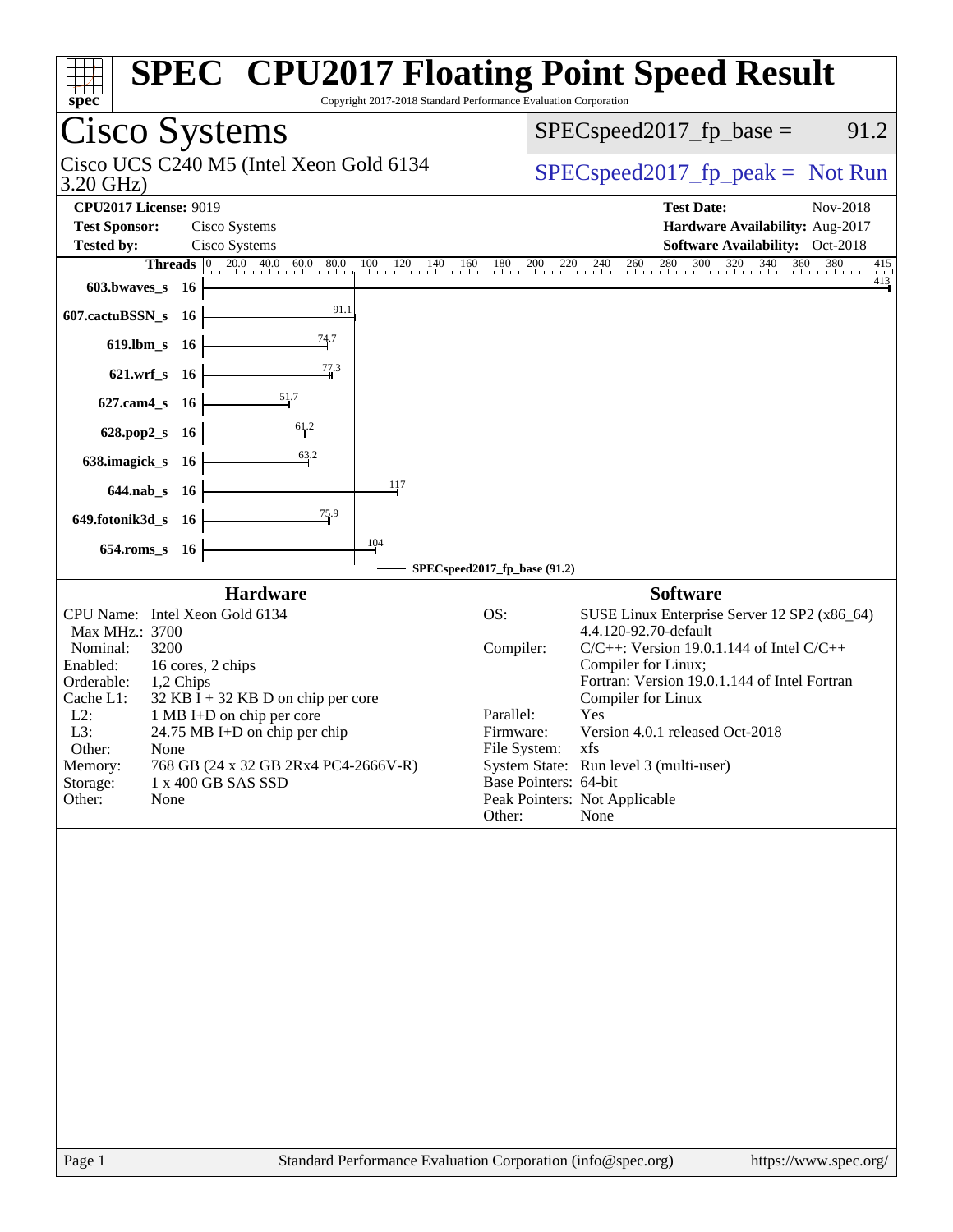

Copyright 2017-2018 Standard Performance Evaluation Corporation

## Cisco Systems

Cisco UCS C240 M5 (Intel Xeon Gold 6134  $\vert$  [SPECspeed2017\\_fp\\_peak =](http://www.spec.org/auto/cpu2017/Docs/result-fields.html#SPECspeed2017fppeak) Not Run

 $SPEC speed2017_fp\_base = 91.2$ 

3.20 GHz)

**[CPU2017 License:](http://www.spec.org/auto/cpu2017/Docs/result-fields.html#CPU2017License)** 9019 **[Test Date:](http://www.spec.org/auto/cpu2017/Docs/result-fields.html#TestDate)** Nov-2018 **[Test Sponsor:](http://www.spec.org/auto/cpu2017/Docs/result-fields.html#TestSponsor)** Cisco Systems **[Hardware Availability:](http://www.spec.org/auto/cpu2017/Docs/result-fields.html#HardwareAvailability)** Aug-2017 **[Tested by:](http://www.spec.org/auto/cpu2017/Docs/result-fields.html#Testedby)** Cisco Systems **Cisco Systems [Software Availability:](http://www.spec.org/auto/cpu2017/Docs/result-fields.html#SoftwareAvailability)** Oct-2018

#### **[Results Table](http://www.spec.org/auto/cpu2017/Docs/result-fields.html#ResultsTable)**

|                                    | <b>Base</b>    |                |       |                |            | <b>Peak</b>    |            |                |                |              |                |              |                |              |
|------------------------------------|----------------|----------------|-------|----------------|------------|----------------|------------|----------------|----------------|--------------|----------------|--------------|----------------|--------------|
| <b>Benchmark</b>                   | <b>Threads</b> | <b>Seconds</b> | Ratio | <b>Seconds</b> | Ratio      | <b>Seconds</b> | Ratio      | <b>Threads</b> | <b>Seconds</b> | <b>Ratio</b> | <b>Seconds</b> | <b>Ratio</b> | <b>Seconds</b> | <b>Ratio</b> |
| 603.bwayes_s                       | 16             | 143            | 413   | 143            | 413        | 143            | 413        |                |                |              |                |              |                |              |
| 607.cactuBSSN s                    | 16             | 183            | 91.1  | 182            | 91.6       | 183            | 91.0       |                |                |              |                |              |                |              |
| $619.$ lbm s                       | 16             | 70.1           | 74.7  | 70.0           | 74.8       | 70.2           | 74.6       |                |                |              |                |              |                |              |
| $621.wrf$ s                        | 16             | 171            | 77.5  | 174            | 76.2       | 171            | 77.3       |                |                |              |                |              |                |              |
| $627$ .cam $4 \text{ s}$           | 16             | 171            | 51.7  | 171            | 51.8       | 172            | 51.6       |                |                |              |                |              |                |              |
| $628.pop2_s$                       | 16             | 193            | 61.6  | 194            | 61.2       | 195            | 60.9       |                |                |              |                |              |                |              |
| 638.imagick_s                      | 16             | 228            | 63.1  | 228            | 63.2       | 228            | 63.2       |                |                |              |                |              |                |              |
| $644$ .nab s                       | 16             | 149            | 117   | 149            | <b>117</b> | 149            | 117        |                |                |              |                |              |                |              |
| 649.fotonik3d_s                    | 16             | 122            | 75.0  | 120            | 75.9       | 120            | 76.0       |                |                |              |                |              |                |              |
| $654$ .roms_s                      | 16             | 152            | 104   | 151            | 104        | 152            | <b>104</b> |                |                |              |                |              |                |              |
| $SPEC speed2017$ fp base =<br>91.2 |                |                |       |                |            |                |            |                |                |              |                |              |                |              |
| $SPECspeed2017_fp\_peak =$         | <b>Not Run</b> |                |       |                |            |                |            |                |                |              |                |              |                |              |

Results appear in the [order in which they were run.](http://www.spec.org/auto/cpu2017/Docs/result-fields.html#RunOrder) Bold underlined text [indicates a median measurement](http://www.spec.org/auto/cpu2017/Docs/result-fields.html#Median).

#### **[Operating System Notes](http://www.spec.org/auto/cpu2017/Docs/result-fields.html#OperatingSystemNotes)**

Stack size set to unlimited using "ulimit -s unlimited"

#### **[General Notes](http://www.spec.org/auto/cpu2017/Docs/result-fields.html#GeneralNotes)**

Environment variables set by runcpu before the start of the run: KMP\_AFFINITY = "granularity=fine,compact" LD\_LIBRARY\_PATH = "/home/cpu2017/lib/ia32:/home/cpu2017/lib/intel64" OMP\_STACKSIZE = "192M"

 Binaries compiled on a system with 1x Intel Core i7-4790 CPU + 32GB RAM memory using Redhat Enterprise Linux 7.4 Transparent Huge Pages enabled by default Prior to runcpu invocation Filesystem page cache synced and cleared with: sync; echo 3> /proc/sys/vm/drop\_caches Yes: The test sponsor attests, as of date of publication, that CVE-2017-5754 (Meltdown) is mitigated in the system as tested and documented. Yes: The test sponsor attests, as of date of publication, that CVE-2017-5753 (Spectre variant 1) is mitigated in the system as tested and documented. Yes: The test sponsor attests, as of date of publication, that CVE-2017-5715 (Spectre variant 2) is mitigated in the system as tested and documented.

### **[Platform Notes](http://www.spec.org/auto/cpu2017/Docs/result-fields.html#PlatformNotes)**

BIOS Settings: Intel HyperThreading Technology set to Disabled CPU performance set to Enterprise

**(Continued on next page)**

Page 2 Standard Performance Evaluation Corporation [\(info@spec.org\)](mailto:info@spec.org) <https://www.spec.org/>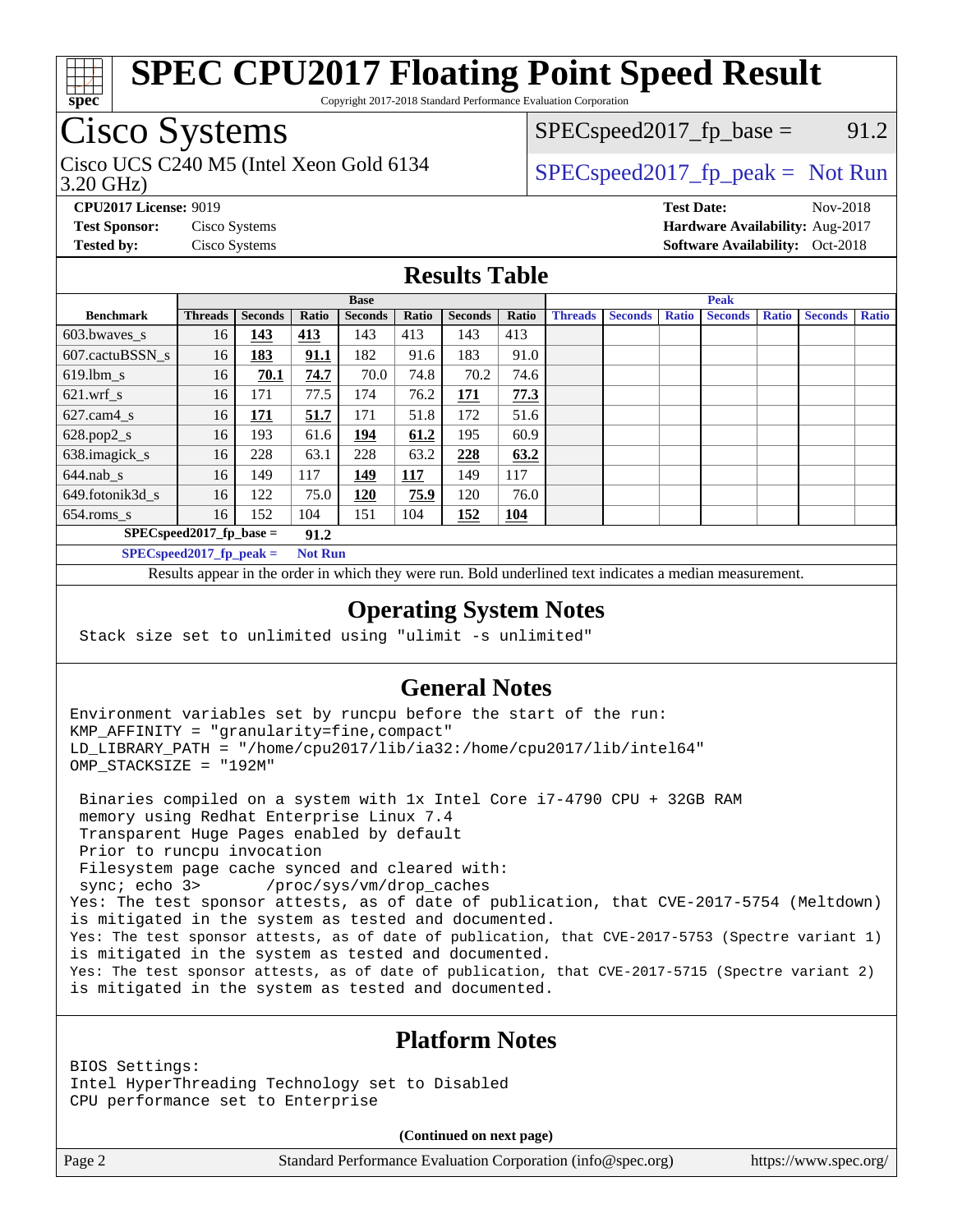

Copyright 2017-2018 Standard Performance Evaluation Corporation

# Cisco Systems

3.20 GHz) Cisco UCS C240 M5 (Intel Xeon Gold 6134 [SPECspeed2017\\_fp\\_peak =](http://www.spec.org/auto/cpu2017/Docs/result-fields.html#SPECspeed2017fppeak) Not Run

 $SPEC speed2017_fp\_base = 91.2$ 

**[Test Sponsor:](http://www.spec.org/auto/cpu2017/Docs/result-fields.html#TestSponsor)** Cisco Systems **[Hardware Availability:](http://www.spec.org/auto/cpu2017/Docs/result-fields.html#HardwareAvailability)** Aug-2017

**[CPU2017 License:](http://www.spec.org/auto/cpu2017/Docs/result-fields.html#CPU2017License)** 9019 **[Test Date:](http://www.spec.org/auto/cpu2017/Docs/result-fields.html#TestDate)** Nov-2018 **[Tested by:](http://www.spec.org/auto/cpu2017/Docs/result-fields.html#Testedby)** Cisco Systems **[Software Availability:](http://www.spec.org/auto/cpu2017/Docs/result-fields.html#SoftwareAvailability)** Oct-2018

#### **[Platform Notes \(Continued\)](http://www.spec.org/auto/cpu2017/Docs/result-fields.html#PlatformNotes)**

| Power Performance Tuning set to OS Controls<br>SNC set to Disabled<br>Patrol Scrub set to Disabled<br>Sysinfo program /home/cpu2017/bin/sysinfo<br>running on linux-yoo1 Tue Nov 27 13:31:41 2018                                                                                                                                                                                                                                                | Rev: r5797 of 2017-06-14 96c45e4568ad54c135fd618bcc091c0f                                                                                                                                                                                                                        |                       |
|--------------------------------------------------------------------------------------------------------------------------------------------------------------------------------------------------------------------------------------------------------------------------------------------------------------------------------------------------------------------------------------------------------------------------------------------------|----------------------------------------------------------------------------------------------------------------------------------------------------------------------------------------------------------------------------------------------------------------------------------|-----------------------|
| For more information on this section, see                                                                                                                                                                                                                                                                                                                                                                                                        | SUT (System Under Test) info as seen by some common utilities.<br>https://www.spec.org/cpu2017/Docs/config.html#sysinfo                                                                                                                                                          |                       |
| From /proc/cpuinfo<br>2 "physical id"s (chips)<br>16 "processors"<br>cpu cores : 8<br>siblings : 8<br>physical 0: cores 0 2 3 9 16 19 26 27<br>physical 1: cores 0 1 2 3 10 11 24 27                                                                                                                                                                                                                                                             | model name : Intel(R) Xeon(R) Gold 6134 CPU @ 3.20GHz<br>cores, siblings (Caution: counting these is hw and system dependent. The following<br>excerpts from /proc/cpuinfo might not be reliable. Use with caution.)                                                             |                       |
| From 1scpu:<br>Architecture:<br>x86 64<br>CPU op-mode(s): $32-bit$ , 64-bit<br>Byte Order:<br>CPU(s):<br>On-line $CPU(s)$ list:<br>Thread(s) per core:<br>$Core(s)$ per socket:<br>Socket(s):<br>NUMA node(s):<br>Vendor ID:<br>CPU family:<br>Model:<br>Model name:<br>Stepping:<br>CPU MHz:<br>$CPU$ $max$ $MHz$ :<br>CPU min MHz:<br>BogoMIPS:<br>Virtualization:<br>L1d cache:<br>Lli cache:<br>L2 cache:<br>L3 cache:<br>NUMA node0 CPU(s): | Little Endian<br>16<br>$0 - 15$<br>$\mathbf{1}$<br>8<br>2<br>2<br>GenuineIntel<br>6<br>85<br>$Intel(R)$ Xeon $(R)$ Gold 6134 CPU @ 3.20GHz<br>4<br>2651.771<br>3700.0000<br>1200.0000<br>6385.02<br>VT-x<br>32K<br>32K<br>1024K<br>25344K<br>$0 - 7$<br>(Continued on next page) |                       |
| Page 3                                                                                                                                                                                                                                                                                                                                                                                                                                           | Standard Performance Evaluation Corporation (info@spec.org)                                                                                                                                                                                                                      | https://www.spec.org/ |
|                                                                                                                                                                                                                                                                                                                                                                                                                                                  |                                                                                                                                                                                                                                                                                  |                       |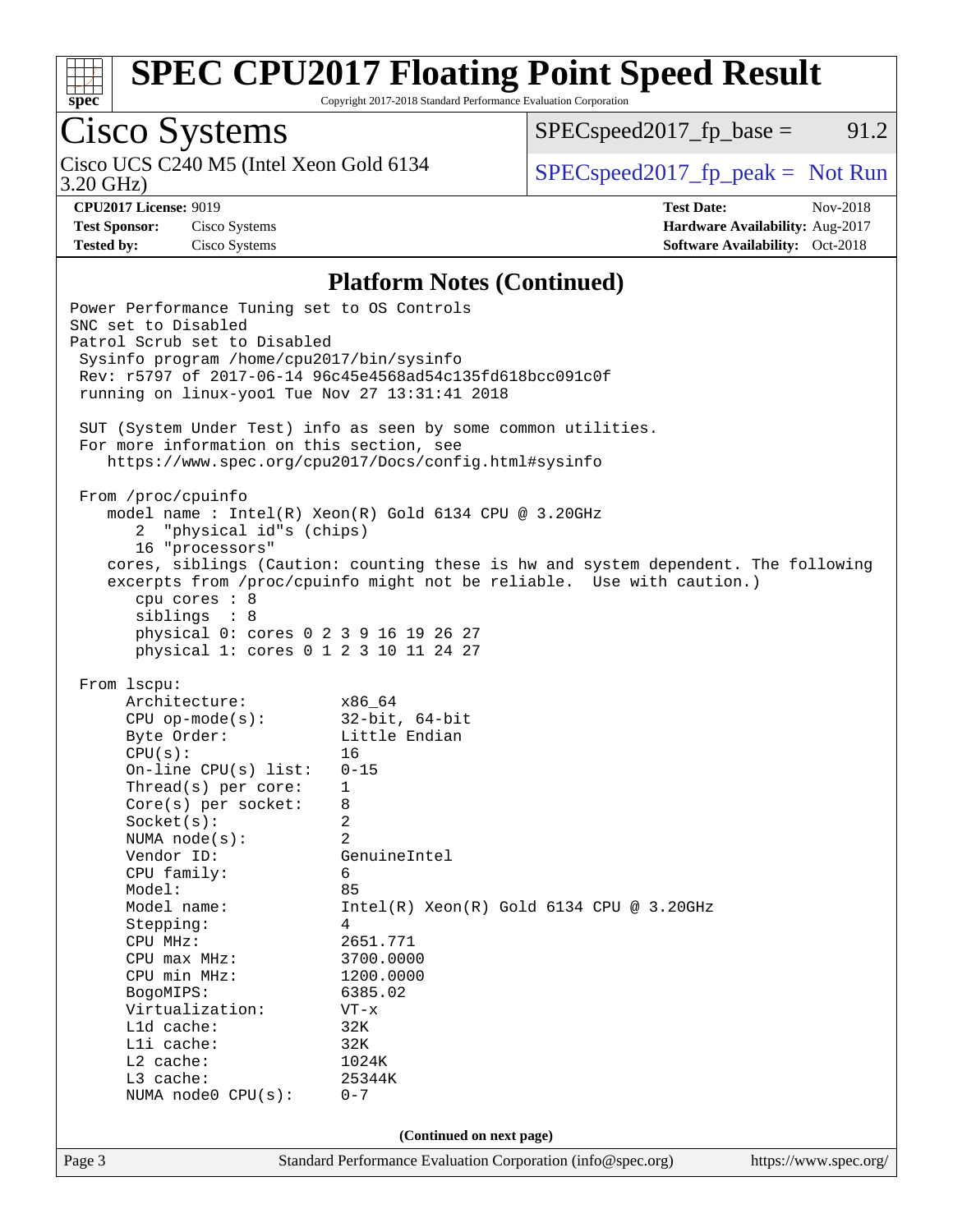

Copyright 2017-2018 Standard Performance Evaluation Corporation

Cisco Systems Cisco UCS C240 M5 (Intel Xeon Gold 6134<br>3.20 GHz)  $SPEC speed2017_fp\_peak = Not Run$  $SPEC speed2017_fp\_base = 91.2$ **[CPU2017 License:](http://www.spec.org/auto/cpu2017/Docs/result-fields.html#CPU2017License)** 9019 **[Test Date:](http://www.spec.org/auto/cpu2017/Docs/result-fields.html#TestDate)** Nov-2018 **[Test Sponsor:](http://www.spec.org/auto/cpu2017/Docs/result-fields.html#TestSponsor)** Cisco Systems **[Hardware Availability:](http://www.spec.org/auto/cpu2017/Docs/result-fields.html#HardwareAvailability)** Aug-2017 **[Tested by:](http://www.spec.org/auto/cpu2017/Docs/result-fields.html#Testedby)** Cisco Systems **[Software Availability:](http://www.spec.org/auto/cpu2017/Docs/result-fields.html#SoftwareAvailability)** Oct-2018 **[Platform Notes \(Continued\)](http://www.spec.org/auto/cpu2017/Docs/result-fields.html#PlatformNotes)** NUMA node1 CPU(s): 8-15 Flags: fpu vme de pse tsc msr pae mce cx8 apic sep mtrr pge mca cmov pat pse36 clflush dts acpi mmx fxsr sse sse2 ss ht tm pbe syscall nx pdpe1gb rdtscp lm constant\_tsc art arch\_perfmon pebs bts rep\_good nopl xtopology nonstop\_tsc aperfmperf eagerfpu pni pclmulqdq dtes64 monitor ds\_cpl vmx smx est tm2 ssse3 sdbg fma cx16 xtpr pdcm pcid dca sse4\_1 sse4\_2 x2apic movbe popcnt tsc\_deadline\_timer aes xsave avx f16c rdrand lahf\_lm abm 3dnowprefetch ida arat epb invpcid\_single pln pts dtherm hwp hwp\_act\_window hwp\_epp hwp\_pkg\_req intel\_pt rsb\_ctxsw spec\_ctrl stibp retpoline kaiser tpr\_shadow vnmi flexpriority ept vpid fsgsbase tsc\_adjust bmi1 hle avx2 smep bmi2 erms invpcid rtm cqm mpx avx512f avx512dq rdseed adx smap clflushopt clwb avx512cd avx512bw avx512vl xsaveopt xsavec xgetbv1 cqm\_llc cqm\_occup\_llc /proc/cpuinfo cache data cache size : 25344 KB From numactl --hardware WARNING: a numactl 'node' might or might not correspond to a physical chip. available: 2 nodes (0-1) node 0 cpus: 0 1 2 3 4 5 6 7 node 0 size: 385626 MB node 0 free: 385134 MB node 1 cpus: 8 9 10 11 12 13 14 15 node 1 size: 387054 MB node 1 free: 386531 MB node distances: node 0 1 0: 10 21 1: 21 10 From /proc/meminfo MemTotal: 791225632 kB HugePages\_Total: 0 Hugepagesize: 2048 kB From /etc/\*release\* /etc/\*version\* SuSE-release: SUSE Linux Enterprise Server 12 (x86\_64) VERSION = 12 PATCHLEVEL = 2 # This file is deprecated and will be removed in a future service pack or release. # Please check /etc/os-release for details about this release. os-release: NAME="SLES" VERSION="12-SP2" VERSION\_ID="12.2" PRETTY\_NAME="SUSE Linux Enterprise Server 12 SP2" ID="sles" **(Continued on next page)**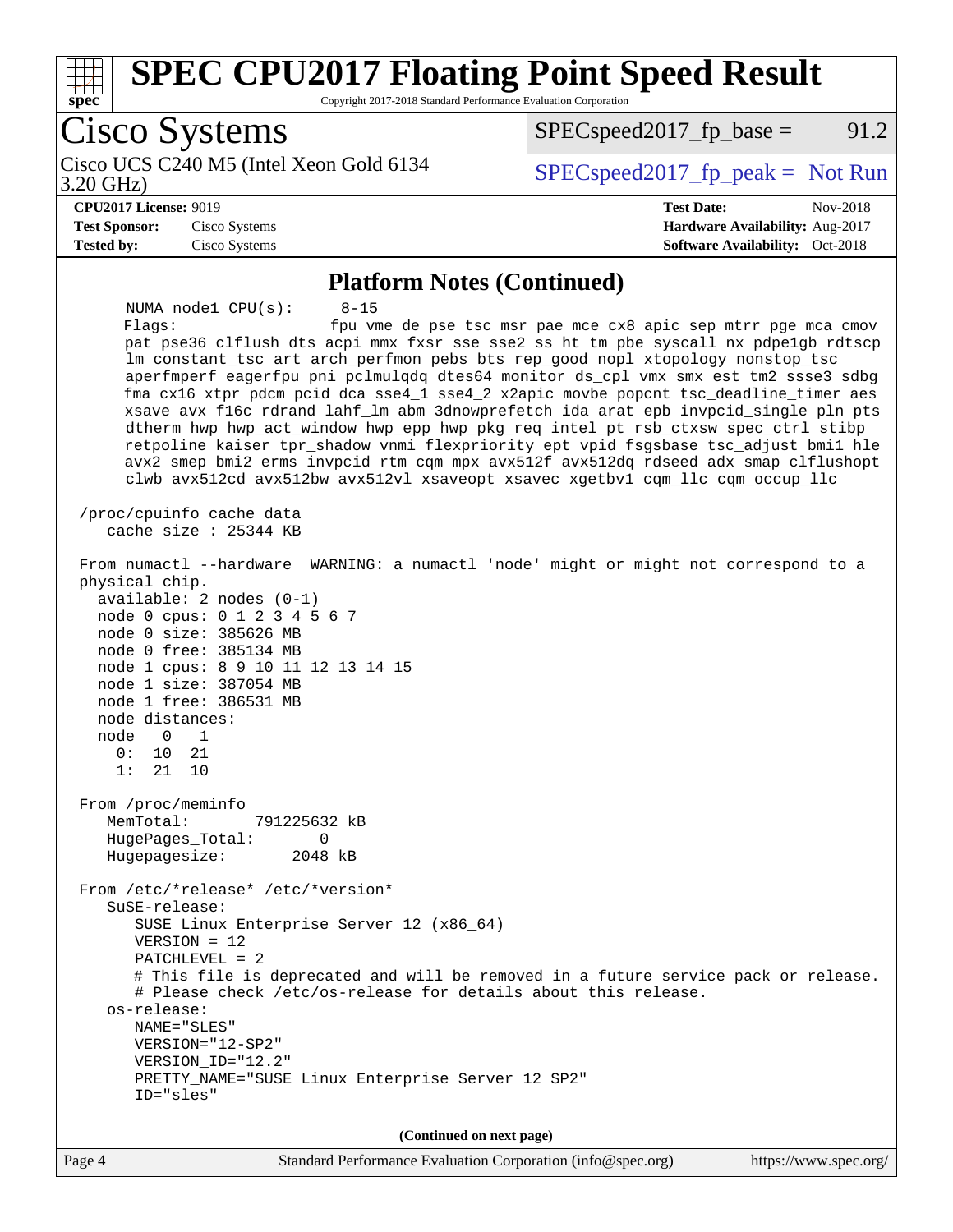

Copyright 2017-2018 Standard Performance Evaluation Corporation

## Cisco Systems

3.20 GHz) Cisco UCS C240 M5 (Intel Xeon Gold 6134  $\vert$  [SPECspeed2017\\_fp\\_peak =](http://www.spec.org/auto/cpu2017/Docs/result-fields.html#SPECspeed2017fppeak) Not Run

 $SPEC speed2017_fp\_base = 91.2$ 

**[Test Sponsor:](http://www.spec.org/auto/cpu2017/Docs/result-fields.html#TestSponsor)** Cisco Systems **[Hardware Availability:](http://www.spec.org/auto/cpu2017/Docs/result-fields.html#HardwareAvailability)** Aug-2017 **[Tested by:](http://www.spec.org/auto/cpu2017/Docs/result-fields.html#Testedby)** Cisco Systems **Cisco Systems [Software Availability:](http://www.spec.org/auto/cpu2017/Docs/result-fields.html#SoftwareAvailability)** Oct-2018

**[CPU2017 License:](http://www.spec.org/auto/cpu2017/Docs/result-fields.html#CPU2017License)** 9019 **[Test Date:](http://www.spec.org/auto/cpu2017/Docs/result-fields.html#TestDate)** Nov-2018

#### **[Platform Notes \(Continued\)](http://www.spec.org/auto/cpu2017/Docs/result-fields.html#PlatformNotes)**

 ANSI\_COLOR="0;32" CPE\_NAME="cpe:/o:suse:sles:12:sp2"

uname -a:

 Linux linux-yoo1 4.4.120-92.70-default #1 SMP Wed Mar 14 15:59:43 UTC 2018 (52a83de) x86\_64 x86\_64 x86\_64 GNU/Linux

run-level 3 Nov 26 14:13

 SPEC is set to: /home/cpu2017 Filesystem Type Size Used Avail Use% Mounted on /dev/sda1 xfs 224G 122G 102G 55% /

 Additional information from dmidecode follows. WARNING: Use caution when you interpret this section. The 'dmidecode' program reads system data which is "intended to allow hardware to be accurately determined", but the intent may not be met, as there are frequent changes to hardware, firmware, and the "DMTF SMBIOS" standard. BIOS Cisco Systems, Inc. C240M5.4.0.1.139.1003182220 10/03/2018 Memory:

 12x 0xCE00 M393A4K40BB2-CTD 32 GB 2 rank 2666 12x 0xCE00 M393A4K40CB2-CTD 32 GB 2 rank 2666

(End of data from sysinfo program)

#### **[Compiler Version Notes](http://www.spec.org/auto/cpu2017/Docs/result-fields.html#CompilerVersionNotes)**

| CC.                                                             | $619.1$ bm s(base) $638.i$ maqick s(base) $644.nab$ s(base)                                                                        |                       |  |  |  |
|-----------------------------------------------------------------|------------------------------------------------------------------------------------------------------------------------------------|-----------------------|--|--|--|
|                                                                 | icc (ICC) 19.0.1.144 20181018<br>Copyright (C) 1985-2018 Intel Corporation. All rights reserved.                                   |                       |  |  |  |
|                                                                 | FC 607.cactuBSSN s(base)<br>--------------------------------                                                                       |                       |  |  |  |
|                                                                 | icpc (ICC) 19.0.1.144 20181018<br>Copyright (C) 1985-2018 Intel Corporation. All rights reserved.<br>icc (ICC) 19.0.1.144 20181018 |                       |  |  |  |
|                                                                 | Copyright (C) 1985-2018 Intel Corporation. All rights reserved.<br>ifort (IFORT) 19.0.1.144 20181018                               |                       |  |  |  |
|                                                                 | Copyright (C) 1985-2018 Intel Corporation. All rights reserved.                                                                    |                       |  |  |  |
| 603.bwaves s(base) 649.fotonik3d s(base) 654.roms s(base)<br>FC |                                                                                                                                    |                       |  |  |  |
| (Continued on next page)                                        |                                                                                                                                    |                       |  |  |  |
| Page 5                                                          | Standard Performance Evaluation Corporation (info@spec.org)                                                                        | https://www.spec.org/ |  |  |  |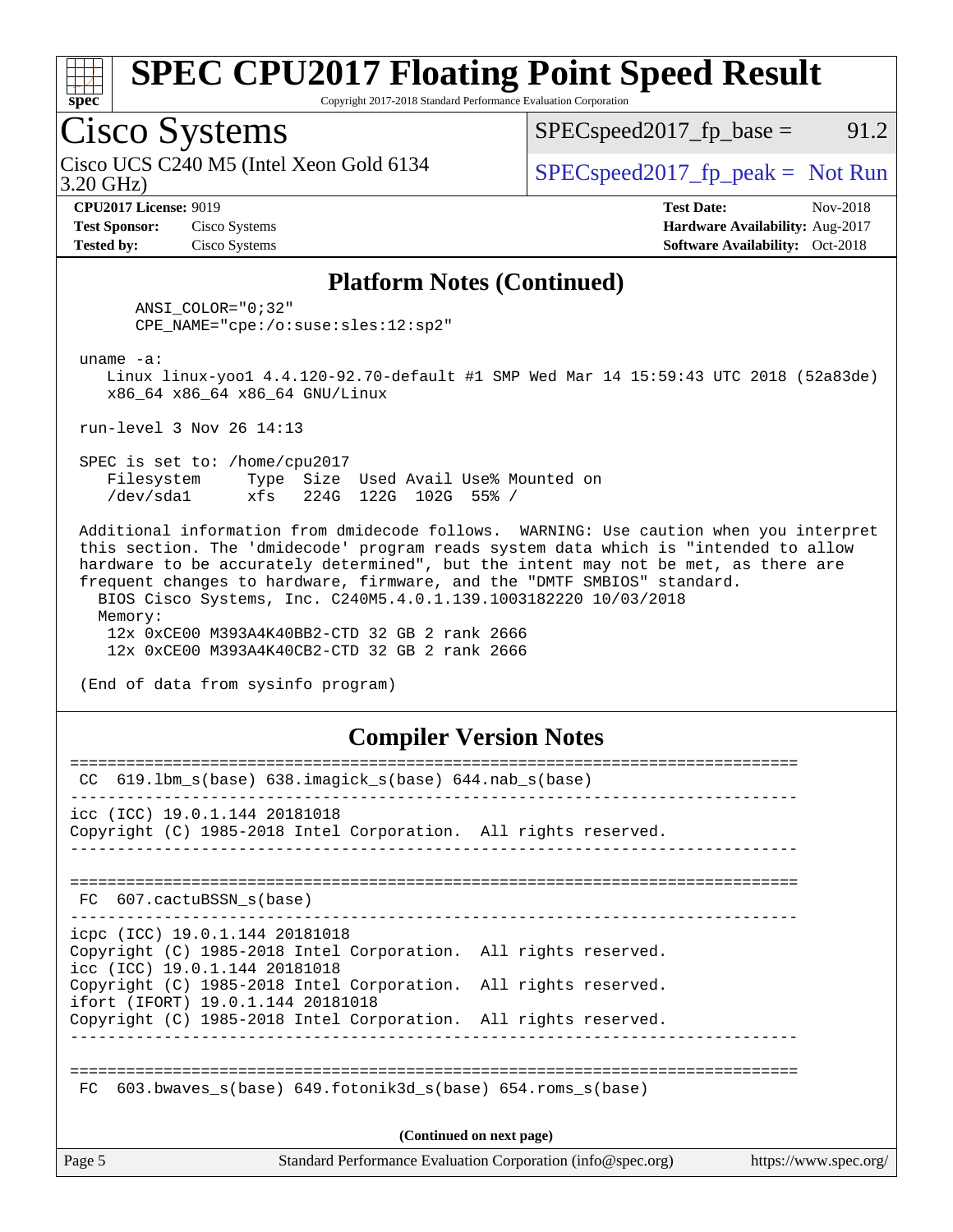

Copyright 2017-2018 Standard Performance Evaluation Corporation

## Cisco Systems

3.20 GHz) Cisco UCS C240 M5 (Intel Xeon Gold 6134  $\vert$  [SPECspeed2017\\_fp\\_peak =](http://www.spec.org/auto/cpu2017/Docs/result-fields.html#SPECspeed2017fppeak) Not Run

 $SPEC speed2017_fp\_base = 91.2$ 

**[CPU2017 License:](http://www.spec.org/auto/cpu2017/Docs/result-fields.html#CPU2017License)** 9019 **[Test Date:](http://www.spec.org/auto/cpu2017/Docs/result-fields.html#TestDate)** Nov-2018 **[Test Sponsor:](http://www.spec.org/auto/cpu2017/Docs/result-fields.html#TestSponsor)** Cisco Systems **[Hardware Availability:](http://www.spec.org/auto/cpu2017/Docs/result-fields.html#HardwareAvailability)** Aug-2017 **[Tested by:](http://www.spec.org/auto/cpu2017/Docs/result-fields.html#Testedby)** Cisco Systems **[Software Availability:](http://www.spec.org/auto/cpu2017/Docs/result-fields.html#SoftwareAvailability)** Oct-2018

#### **[Compiler Version Notes \(Continued\)](http://www.spec.org/auto/cpu2017/Docs/result-fields.html#CompilerVersionNotes)**

----------------------------------------------------------------------------- ifort (IFORT) 19.0.1.144 20181018

Copyright (C) 1985-2018 Intel Corporation. All rights reserved. ------------------------------------------------------------------------------

```
==============================================================================
```
CC 621.wrf\_s(base) 627.cam4\_s(base) 628.pop2\_s(base)

----------------------------------------------------------------------------- ifort (IFORT) 19.0.1.144 20181018 Copyright (C) 1985-2018 Intel Corporation. All rights reserved. icc (ICC) 19.0.1.144 20181018 Copyright (C) 1985-2018 Intel Corporation. All rights reserved.

------------------------------------------------------------------------------

### **[Base Compiler Invocation](http://www.spec.org/auto/cpu2017/Docs/result-fields.html#BaseCompilerInvocation)**

[C benchmarks](http://www.spec.org/auto/cpu2017/Docs/result-fields.html#Cbenchmarks): [icc -m64 -std=c11](http://www.spec.org/cpu2017/results/res2018q4/cpu2017-20181211-10240.flags.html#user_CCbase_intel_icc_64bit_c11_33ee0cdaae7deeeab2a9725423ba97205ce30f63b9926c2519791662299b76a0318f32ddfffdc46587804de3178b4f9328c46fa7c2b0cd779d7a61945c91cd35)

[Fortran benchmarks](http://www.spec.org/auto/cpu2017/Docs/result-fields.html#Fortranbenchmarks): [ifort -m64](http://www.spec.org/cpu2017/results/res2018q4/cpu2017-20181211-10240.flags.html#user_FCbase_intel_ifort_64bit_24f2bb282fbaeffd6157abe4f878425411749daecae9a33200eee2bee2fe76f3b89351d69a8130dd5949958ce389cf37ff59a95e7a40d588e8d3a57e0c3fd751)

[Benchmarks using both Fortran and C](http://www.spec.org/auto/cpu2017/Docs/result-fields.html#BenchmarksusingbothFortranandC): [ifort -m64](http://www.spec.org/cpu2017/results/res2018q4/cpu2017-20181211-10240.flags.html#user_CC_FCbase_intel_ifort_64bit_24f2bb282fbaeffd6157abe4f878425411749daecae9a33200eee2bee2fe76f3b89351d69a8130dd5949958ce389cf37ff59a95e7a40d588e8d3a57e0c3fd751) [icc -m64 -std=c11](http://www.spec.org/cpu2017/results/res2018q4/cpu2017-20181211-10240.flags.html#user_CC_FCbase_intel_icc_64bit_c11_33ee0cdaae7deeeab2a9725423ba97205ce30f63b9926c2519791662299b76a0318f32ddfffdc46587804de3178b4f9328c46fa7c2b0cd779d7a61945c91cd35)

[Benchmarks using Fortran, C, and C++:](http://www.spec.org/auto/cpu2017/Docs/result-fields.html#BenchmarksusingFortranCandCXX) [icpc -m64](http://www.spec.org/cpu2017/results/res2018q4/cpu2017-20181211-10240.flags.html#user_CC_CXX_FCbase_intel_icpc_64bit_4ecb2543ae3f1412ef961e0650ca070fec7b7afdcd6ed48761b84423119d1bf6bdf5cad15b44d48e7256388bc77273b966e5eb805aefd121eb22e9299b2ec9d9) [icc -m64 -std=c11](http://www.spec.org/cpu2017/results/res2018q4/cpu2017-20181211-10240.flags.html#user_CC_CXX_FCbase_intel_icc_64bit_c11_33ee0cdaae7deeeab2a9725423ba97205ce30f63b9926c2519791662299b76a0318f32ddfffdc46587804de3178b4f9328c46fa7c2b0cd779d7a61945c91cd35) [ifort -m64](http://www.spec.org/cpu2017/results/res2018q4/cpu2017-20181211-10240.flags.html#user_CC_CXX_FCbase_intel_ifort_64bit_24f2bb282fbaeffd6157abe4f878425411749daecae9a33200eee2bee2fe76f3b89351d69a8130dd5949958ce389cf37ff59a95e7a40d588e8d3a57e0c3fd751)

### **[Base Portability Flags](http://www.spec.org/auto/cpu2017/Docs/result-fields.html#BasePortabilityFlags)**

 603.bwaves\_s: [-DSPEC\\_LP64](http://www.spec.org/cpu2017/results/res2018q4/cpu2017-20181211-10240.flags.html#suite_basePORTABILITY603_bwaves_s_DSPEC_LP64) 607.cactuBSSN\_s: [-DSPEC\\_LP64](http://www.spec.org/cpu2017/results/res2018q4/cpu2017-20181211-10240.flags.html#suite_basePORTABILITY607_cactuBSSN_s_DSPEC_LP64) 619.lbm\_s: [-DSPEC\\_LP64](http://www.spec.org/cpu2017/results/res2018q4/cpu2017-20181211-10240.flags.html#suite_basePORTABILITY619_lbm_s_DSPEC_LP64) 621.wrf\_s: [-DSPEC\\_LP64](http://www.spec.org/cpu2017/results/res2018q4/cpu2017-20181211-10240.flags.html#suite_basePORTABILITY621_wrf_s_DSPEC_LP64) [-DSPEC\\_CASE\\_FLAG](http://www.spec.org/cpu2017/results/res2018q4/cpu2017-20181211-10240.flags.html#b621.wrf_s_baseCPORTABILITY_DSPEC_CASE_FLAG) [-convert big\\_endian](http://www.spec.org/cpu2017/results/res2018q4/cpu2017-20181211-10240.flags.html#user_baseFPORTABILITY621_wrf_s_convert_big_endian_c3194028bc08c63ac5d04de18c48ce6d347e4e562e8892b8bdbdc0214820426deb8554edfa529a3fb25a586e65a3d812c835984020483e7e73212c4d31a38223) 627.cam4\_s: [-DSPEC\\_LP64](http://www.spec.org/cpu2017/results/res2018q4/cpu2017-20181211-10240.flags.html#suite_basePORTABILITY627_cam4_s_DSPEC_LP64) [-DSPEC\\_CASE\\_FLAG](http://www.spec.org/cpu2017/results/res2018q4/cpu2017-20181211-10240.flags.html#b627.cam4_s_baseCPORTABILITY_DSPEC_CASE_FLAG) 628.pop2\_s: [-DSPEC\\_LP64](http://www.spec.org/cpu2017/results/res2018q4/cpu2017-20181211-10240.flags.html#suite_basePORTABILITY628_pop2_s_DSPEC_LP64) [-DSPEC\\_CASE\\_FLAG](http://www.spec.org/cpu2017/results/res2018q4/cpu2017-20181211-10240.flags.html#b628.pop2_s_baseCPORTABILITY_DSPEC_CASE_FLAG) [-convert big\\_endian](http://www.spec.org/cpu2017/results/res2018q4/cpu2017-20181211-10240.flags.html#user_baseFPORTABILITY628_pop2_s_convert_big_endian_c3194028bc08c63ac5d04de18c48ce6d347e4e562e8892b8bdbdc0214820426deb8554edfa529a3fb25a586e65a3d812c835984020483e7e73212c4d31a38223) [-assume byterecl](http://www.spec.org/cpu2017/results/res2018q4/cpu2017-20181211-10240.flags.html#user_baseFPORTABILITY628_pop2_s_assume_byterecl_7e47d18b9513cf18525430bbf0f2177aa9bf368bc7a059c09b2c06a34b53bd3447c950d3f8d6c70e3faf3a05c8557d66a5798b567902e8849adc142926523472) 638.imagick\_s: [-DSPEC\\_LP64](http://www.spec.org/cpu2017/results/res2018q4/cpu2017-20181211-10240.flags.html#suite_basePORTABILITY638_imagick_s_DSPEC_LP64) 644.nab\_s: [-DSPEC\\_LP64](http://www.spec.org/cpu2017/results/res2018q4/cpu2017-20181211-10240.flags.html#suite_basePORTABILITY644_nab_s_DSPEC_LP64) 649.fotonik3d\_s: [-DSPEC\\_LP64](http://www.spec.org/cpu2017/results/res2018q4/cpu2017-20181211-10240.flags.html#suite_basePORTABILITY649_fotonik3d_s_DSPEC_LP64) 654.roms\_s: [-DSPEC\\_LP64](http://www.spec.org/cpu2017/results/res2018q4/cpu2017-20181211-10240.flags.html#suite_basePORTABILITY654_roms_s_DSPEC_LP64)